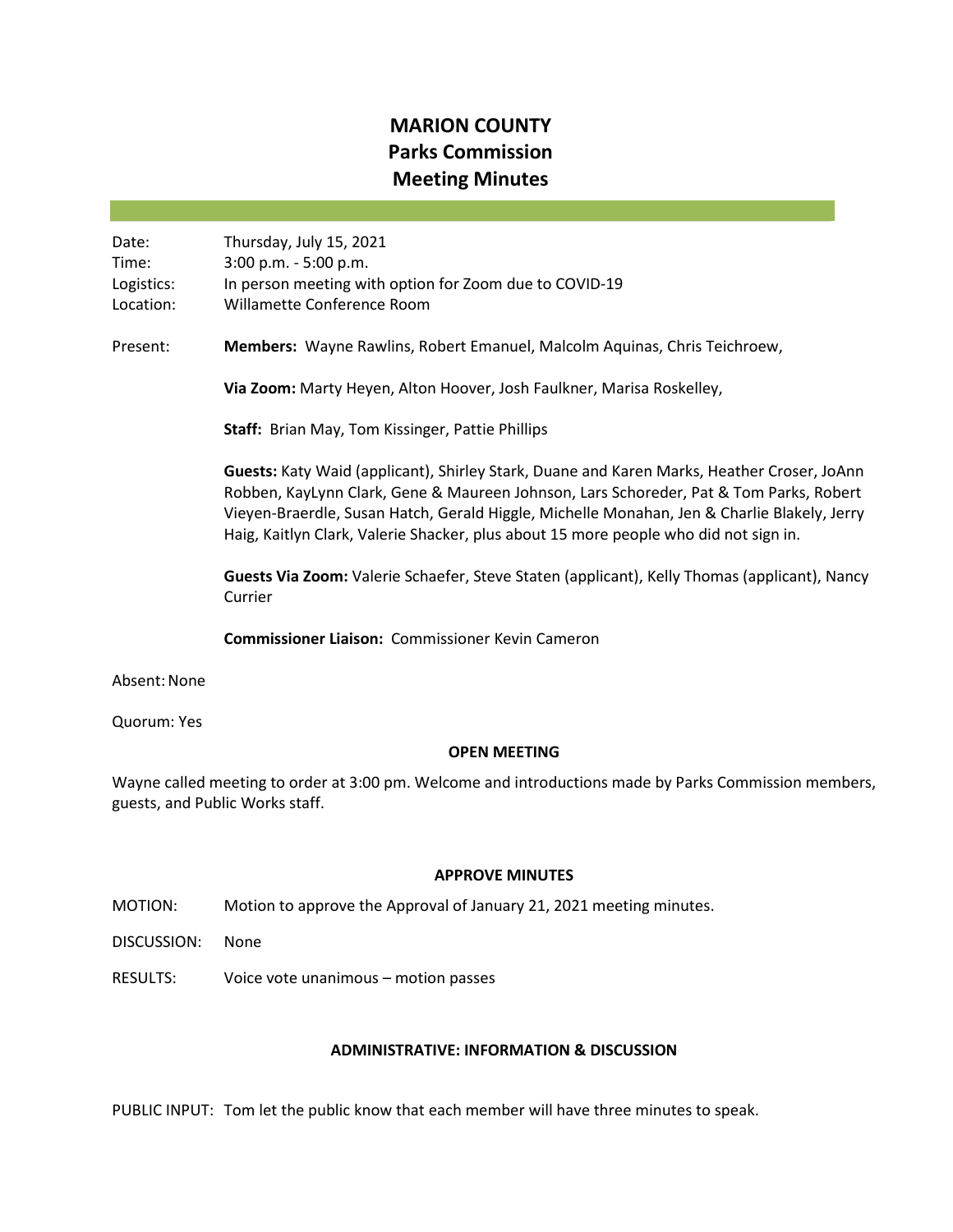There were many questions regarding the possible proposal to make Macleay a park.

Tom shared information regarding the background of the Auburn Conversion Project. It began with the sale of Auburn Park in 2018-19. The sale was to help Auburn Elementary expand their parking area. When the park was initially purchased in the late 70's, the funds that were used were Land and Water Conservation Funds which is a federal program through the National Park Service facilitated through from Oregon State Funds. If funds are used and the property eventually gets sold, then to keep the funds, there must be a 'conversion.' The land that replaces the original land must be replaced with land of equal or greater value but there are two parts of that equation: 1) it has to be of equal or greater land value (appraised); and 2) that it needs to be of equal or greater recreational value.

In 2019, the county had explored a number of options that did not pan out, either because the owners did not want to sell, or the land just was not right for a park. The landfill came up as a possible solution as the county already owns the land. The money from the conversion project can be used to develop land rather than having to buy land at \$25/foot. Auburn Park was only about 4 ½ - 6 acres, so if the money was used to buy land, it would not buy much land for a park. The county owns the landfill and it was proposed to the Parks Commission in 2019 or 2020. The Parks Commission toured the land and voted to present the landfill as an option to the National State Parks and the Oregon State Funds as a potential site. The information was approved by both entities as a possible conversion.

There was a planned meeting with the community for March  $16<sup>th</sup>$  or  $19<sup>th</sup>$  and that is when the COVID restrictions were put in place so there was no meeting. The project was placed on hold. Once Tom came to the position, the county began the process again of seeing if there was any interest in the project and the survey was released in April 2021.

At this meeting, the Parks Commission is only going to discuss the results of the survey. There is no vote going on at this time with either the Parks Commission or the Board of Commissioners as the county is only in the information gathering stage. The next step is to see what the Board of Commissioners wants to do and that will be discussed at a work session on July 22. Unfortunately, it is not a public meeting as it is just to give the BOC information and ask for guidance.

Members of the public raised the following questions:

**Concern:** The county was trying to use the pandemic to hurry up and push the park to be built on the old Macleay landfill.

**Response:** There was a meeting scheduled in March but the pandemic shut down the county. The project was put on hold.

**Concern:** The county was not publicizing the plan for Macleay park and they had not received the survey card.

**Response:** The county reached out for public information using mail, social media and an online survey. The survey cards were sent to addresses of homeowners (possibly a 1 mile radius) in the Macleay area regarding the Auburn Conversion project. The county put the survey on its Marion County FaceBook page as well as the Marion County website.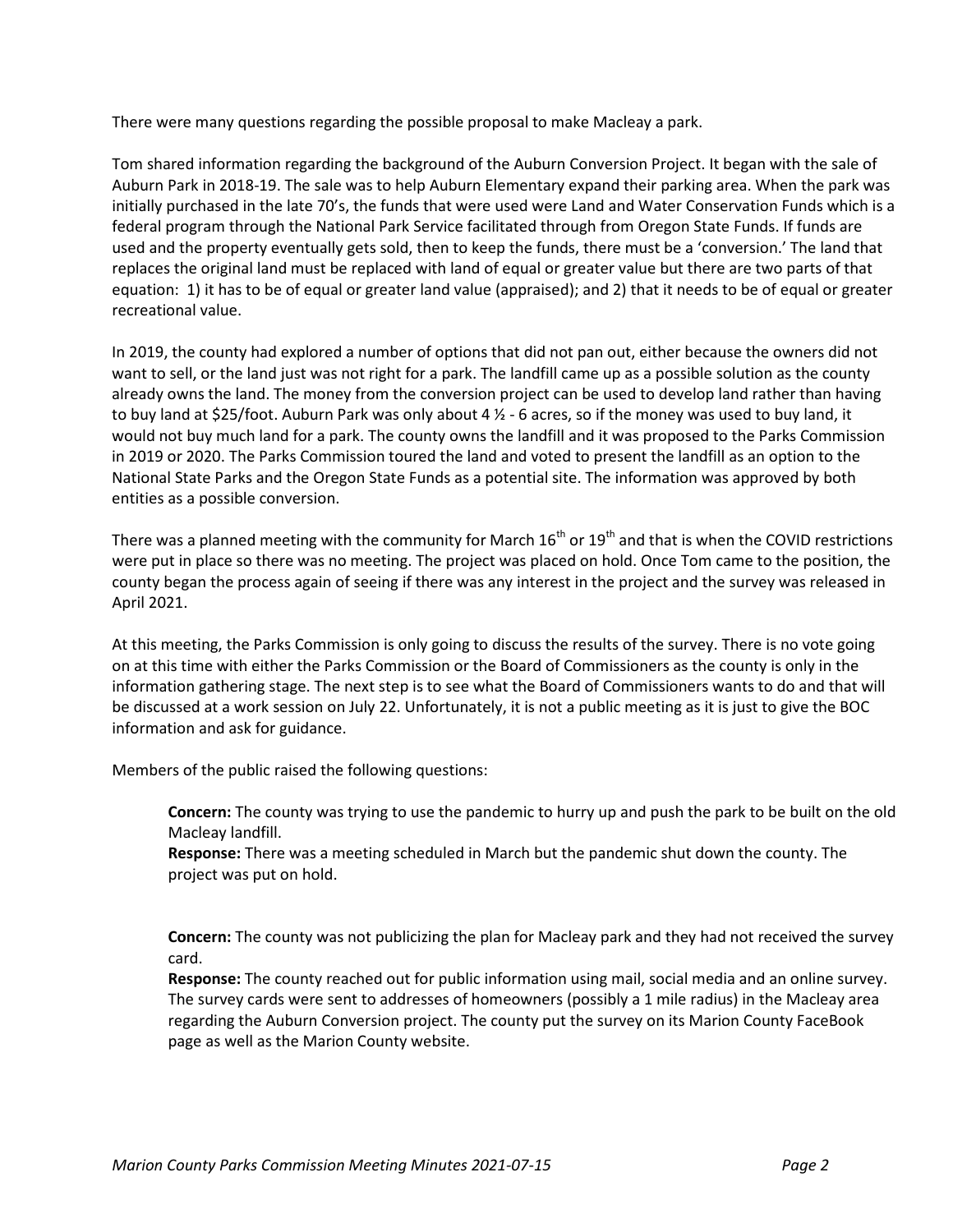**Concern:** They asked if the Macleay landfill was the only option and if the decision had already been made.

**Response:** There are a variety of options for the Auburn Conversion Project with the MacLeay landfill being only one option being put forth to the Board of Commissioners. The county does not make the decision and is only just putting forth suggestions for park locations to the Board of Commissioners at a Work Session on July 22, 2021 - 9:00 AM to 11:00 AM.

**Concern:** They heard chainsaws and grinders at the landfill and think that there is already work being put in to make the landfill a park.

**Response:** Brian May responded to say that the chainsaws and grinders are there to clean up from the ice storm. All clean up from the ice storm for Marion County parks should be completed by the end of July. Local residents have probably noticed that there have been lawn mowers in the past at the landfill. There will be one there in the next couple of weeks to do regular maintenance.

**Concern:** They want to know who to talk to voice their concerns.

**Response:** They can emai[l parks@co.marion.or.us](mailto:parks@co.marion.or.us) or email the Commissioners. As an aside, Commissioner Cameron is part of the meeting and has heard all of your questions.

Other concerns that they had were:

- They are afraid of the homeless coming into the area.
- They think their property values will go down.
- Is the county aware that there is a pipeline on the property.
- Is the county aware of report from the EPA.

The public was given an hour to voice its concerns before the Parks Commission needed to resume its meeting.

Public Comment ended

## **By-Laws and Handbook Update**

- MOTION: Motion to approve the Bylaws and Handbook update with corrections. Marty made a motion to pass with corrections.
- DISCUSSION: Marty asked that the wording in 6.6 be changed to " . . must be a majority of the commissioners in attendance."
- RESULTS: Voice vote unanimous motion passes. They will be presented to the Board of Commissioners.

## **Santiam Parks Update**

#### FEMA PROCESS

Tom let the commission know that the FEMA application had been resubmitted (fourth time). FEMA is reviewing and there should be a quick turnaround. The final number for funds from FEMA should be in the \$2.7 million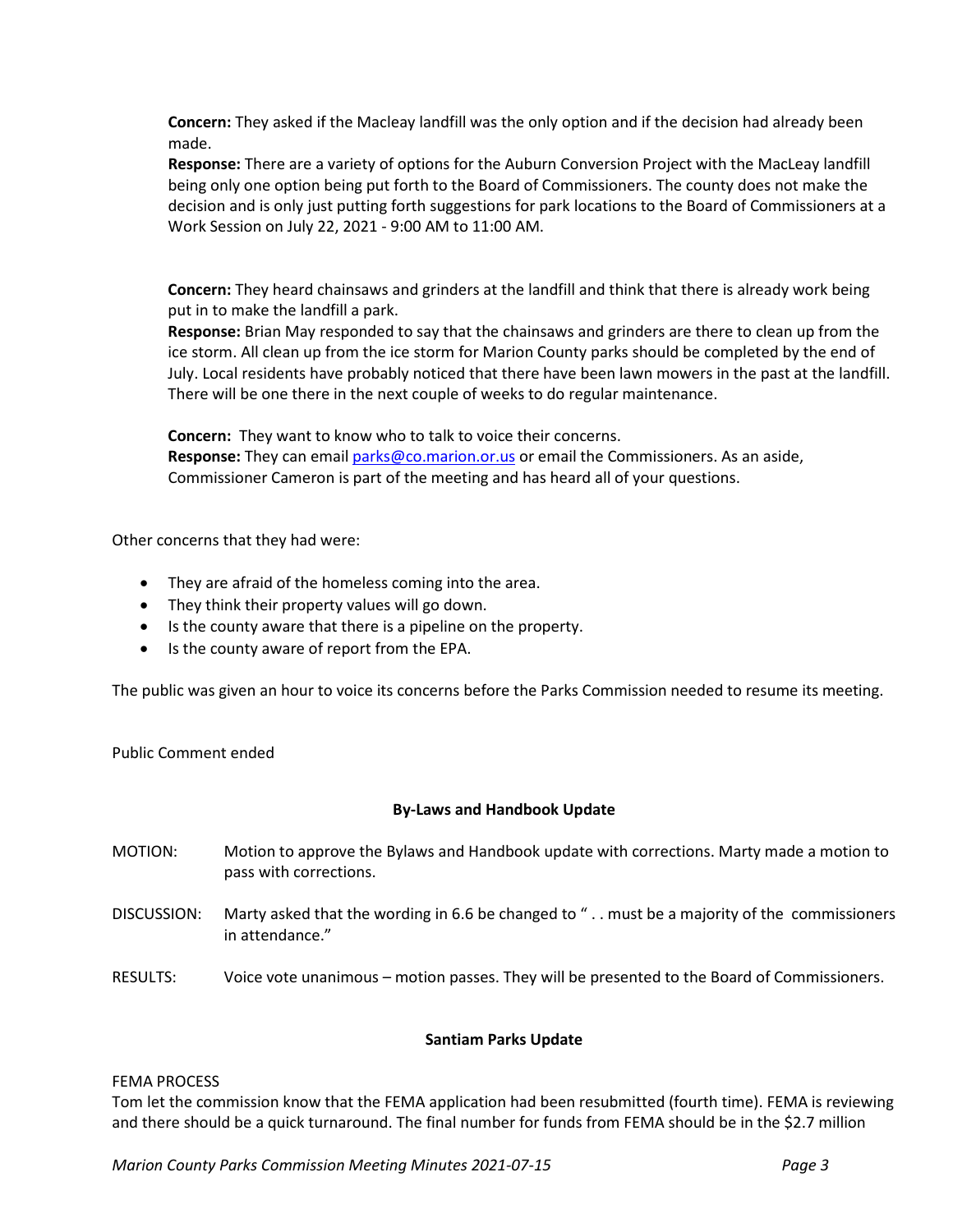range. The main goal with these funds is to give access to the parks.

#### ROAD CLOSURES

The roads are still closed though there is evidence of unlawful presence in the park (trash in the park). The Engineering and Sheriff's departments are installing three gates which will be accessed by key codes and a few remote controls for public safety. The work should be completed in August.

#### PARK NAMING POLICY

Tom suggested that the Parks Commission create a subcommittee to be able to name parks as it has occurred to the county that we do not have a naming policy. This came up recently as the family of a person who died at the Beachie Creek fire wants to rename North Fork with the child's name. Additionally, with the Auburn Conversion Project, we do not have a mechanism to name that park. Pattie will send out the latest draft of a sample policy to name/rename parks to all members of the Parks Commission.

## **FUTURE TOPICS/EMERGING ISSUES/OTHER BUSINESS (Information/Discussion)**

#### **Staff Updates:**

#### ORPA MEMBERSHIP

Tom shared that Parks Commissioners are eligible for free membership in the Oregon Recreation Parks Association. The ORPA conference is offered at a discount, but it is a virtual event and it takes place during the week. The county may be able to help defray the costs. The sessions may be recorded so you can see them later. We will need your name and email addresses if you are interested.

#### ICE STORM DAMAGE

We are just about done and clean up should be done by end of July.

#### AUBURN CONVERSION PROJECT

There has been a lot of interest in the project. Tom will discuss the survey results. We received 533 responses with 80% of them being positive. It seems that people are interested in trails, a disc golf course, pickle ball and possibly a dog park.

Marty suggested that we take a field trip to the location as well as the surround neighborhoods to understand the concerns of the public. Tom agreed and said that the area is still being cleaned up from the ice storm but there is just under 3000 cubic yards as it was a staging place for other sites. He is looking forward to getting the Parks Commission out to the site to see the area and to see what the concerns are for the neighbors. We will schedule a tour.

#### CANYON PARKS

Tom would like to schedule a tour of the Canyon Parks. It will be arranged for a Saturday so that more people can attend. We have a couple of large passenger vans and will leave from here. We will use Doodle poll to see which Saturday would work best for people.